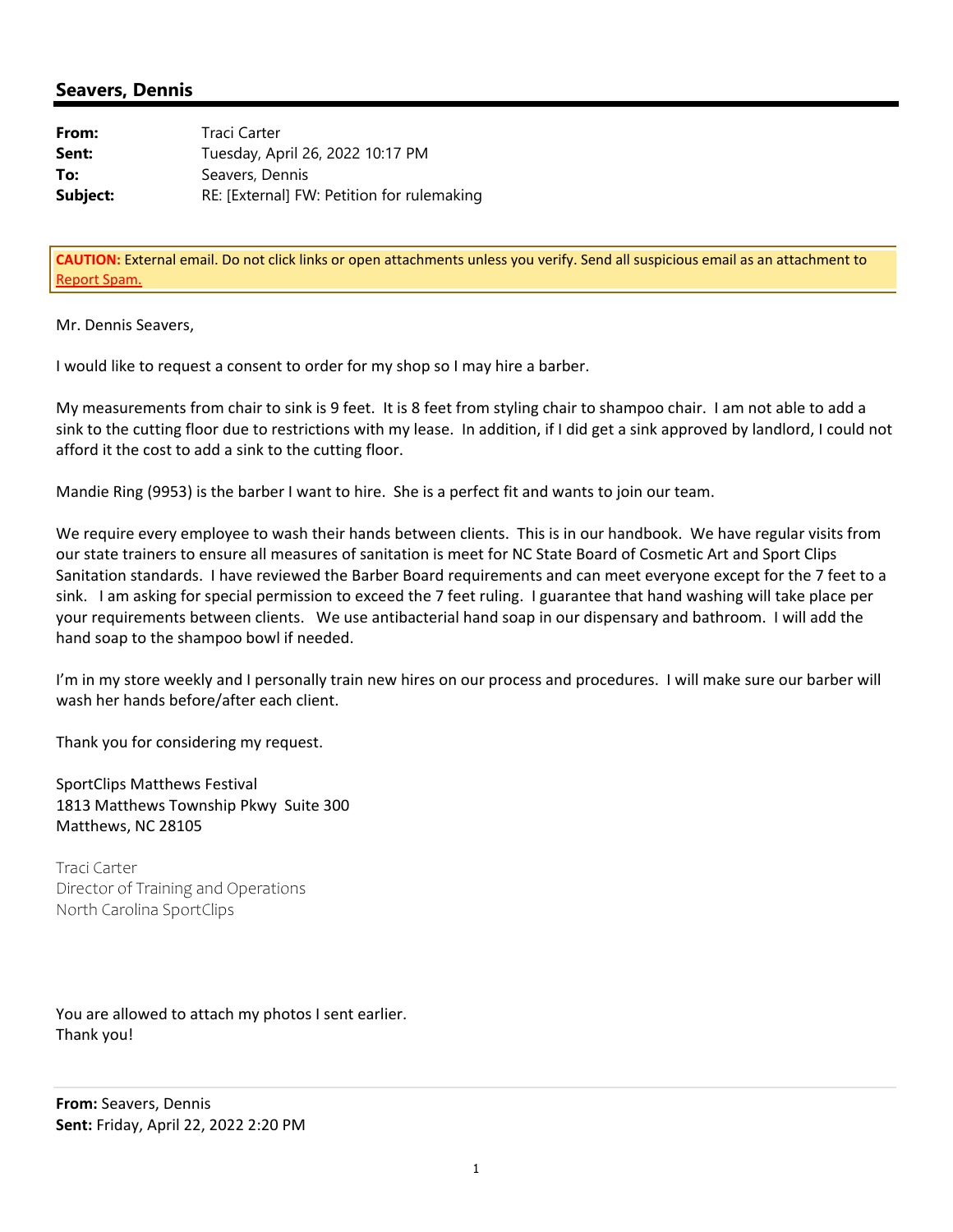## **To:** Traci Carter **Subject:** RE: [External] FW: Petition for rulemaking

Dear Traci,

Just to recap our conversation this afternoon:

I believe there are two tracks you'll want to follow to accomplish your goals here.

- 1. You can request a consent order for your one business where you want to hire a barber. This request would indicate that you are looking for special permission to exceed the normal 7" maximum distance between the handwashing sink and the barber chair. If you'd like to pursue this consent order, you can simply submit the request with an explanation of why you think it would be appropriate to exceed that distance. Although I could use this email thread without you having to submit a new request, it sounded in our conversation like you want to keep the petition for rulemaking (see below) and the request for a consent order separate. I also have a copy of a photo and video that you shared with the inspector. If you'd like me to include that with your request, please state that (you don't need to resend the files).
- 2. You can also submit a petition for rulemaking. Unlike (1) above, this would be a broader request that would apply to all shops. You'd be asking for the board to extend the distance in a rule, 21 NCAC 06L .0107, from seven to either eight or nine linear feet. (You can ask for both eight and nine and leave it to the board to decide, but that would be based on your needs.) The petition must include a statement about the effect of the requested rule change and your name and address. It's recommended but not required that you also provide a reason for the proposal and any data supporting the rule proposal. Please keep in mind that all petitions for rulemaking are posted on the website of the Office of the Administrative Hearing.

As we discussed, I believe your plan is to request (1) first, and after that's resolved you can request (2). But you certainly can submit both at the same time, if you wish. It's purely a personal choice based on your sense of how you want to come across to the board.

Also as we discussed, I will see whether the chairman will set a meeting earlier than June 21, 2022 (our next regularly scheduled meeting) so that your request for a consent order can be considered as quickly as possible.

If you have any questions about submitting the information, this email, or anything else, please feel free to contact me.

Dennis

**From:** Traci Carter **Sent:** Thursday, April 21, 2022 4:10 PM **To:** Seavers, Dennis **Subject:** Re: [External] FW: Petition for rulemaking

**CAUTION:** External email. Do not click links or open attachments unless you verify. Send all suspicious email as an attachment to Report Spam.

## Hi Dennis.

Thanks for your response. There's two areas that I'm looking at. One is the big picture which will allow 80% of our existing stores to immediately hire barbers if the rule changed even to 9 feet. The second is personal, I have my own store and it is 8 feet from the back of the chair to the chair of the shampoo bowl. I have a barber who would love to join our team and I would like to hire her as well. The first thing is to try to get to the place that I can hire this particular barber maybe it will be an exception.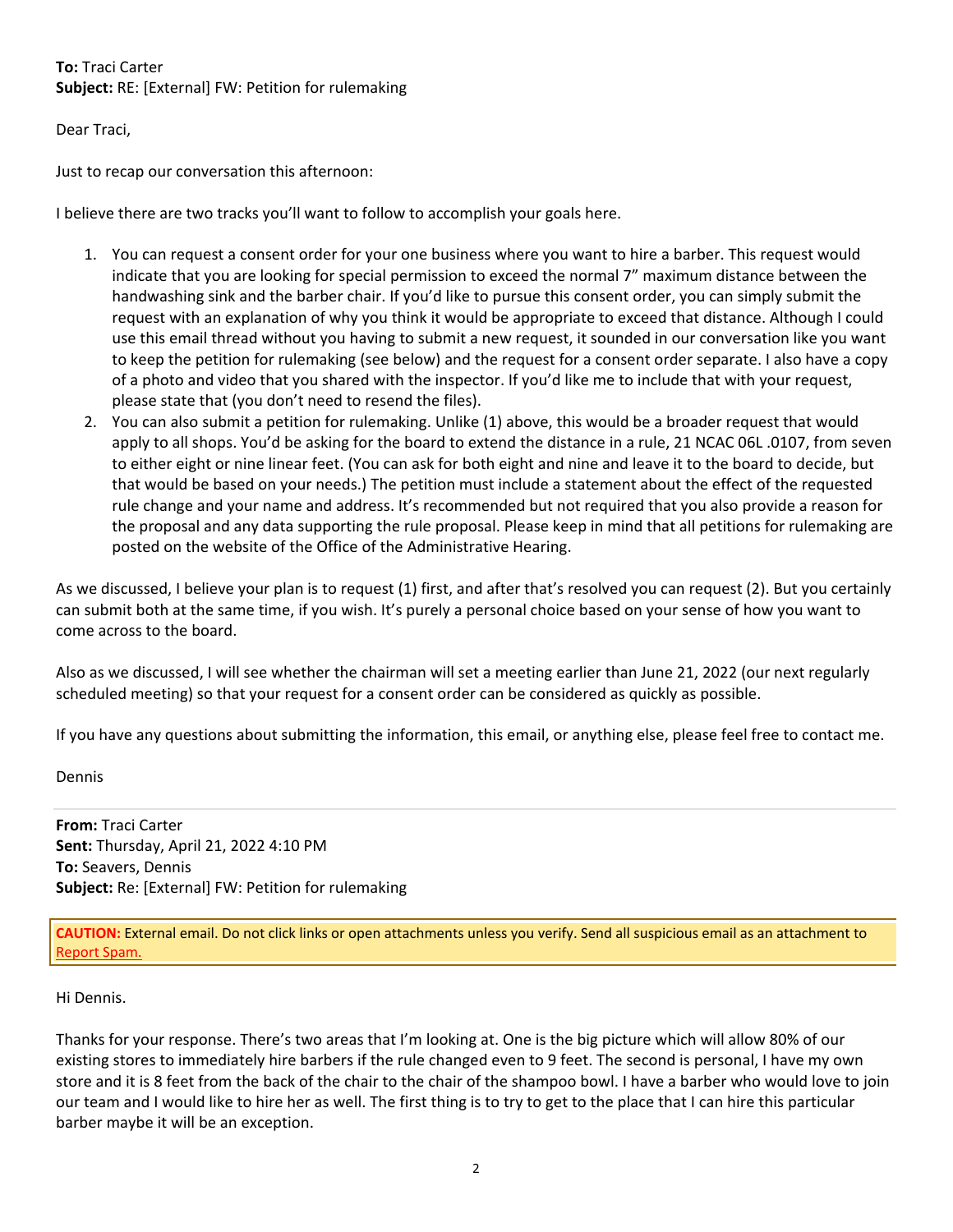Hello to you for guidance and suggestions on this. Thank you so much!



Traci Carter Director of Training & Operations North Carolina SportClips

On Apr 21, 2022, at 3:42 PM, Seavers, Dennis <dennis.seavers@nc.gov> wrote:

Dear Traci,

I just want to make sure I'm clear on your request so I handle your submission the way you intend.

When we spoke on the phone, one of the options that we discussed was you filing a second petition for rulemaking that requests the board to amend the rule so that shops can have the handwashing sinks up to eight feet away, or perhaps something less than the 10 feet you had previously requested. However, this email reads more as a request to appeal the previous board decision.

Are you looking to file a second rulemaking petition, or something else? I don't want to put you through a bureaucratic labyrinth, so I'd be happy to reach out to you if you want to discuss this by phone.

Dennis

**From:** Traci Carter **Sent:** Thursday, April 21, 2022 2:59 PM **To:** Seavers, Dennis **Subject:** [External] FW: Petition for rulemaking

**CAUTION:** External email. Do not click links or open attachments unless you verify. Send all suspicious email as an attachment to Report Spam.

Dennis,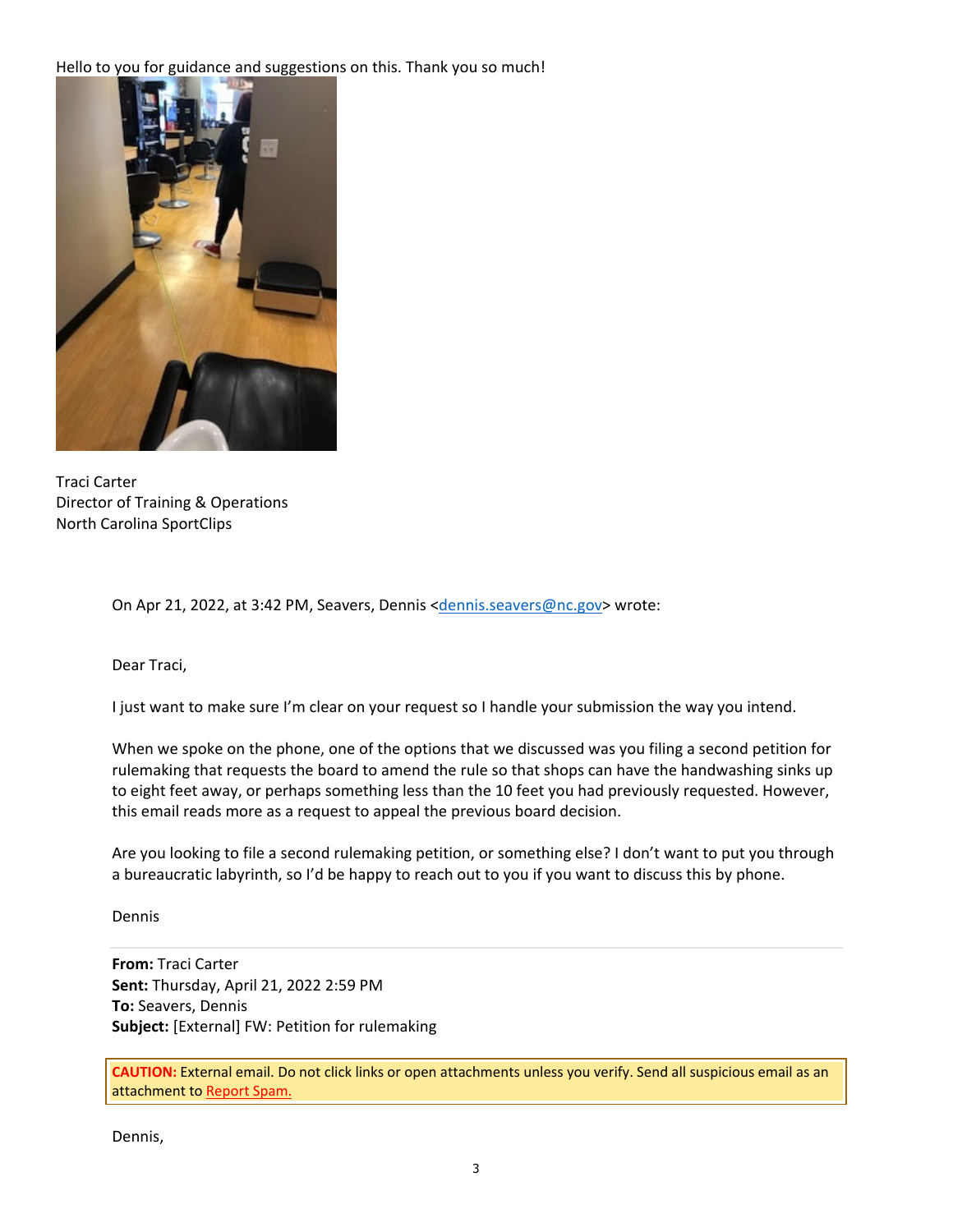I would like to request to challenge this decision with respect. My request was denied because the board feels extending the ruling from 7 feet to 10 may hinder the barber from washing hands.

- In our shops that we want to hire barbers, there is a direct line from cutting station to shampoo chair/sink.
- In many cases, it's just 12 to 24 inches past 7 feet to reach the shampoo chair/bowl (with hot and cold water).
- SportClips requires all employees to wash their hands with soap and warm water for 20 seconds after each client. This has never been a challenge for us to walk to the sink and wash our hands. We have quality checks in place to insure all employees are following SportClips standards.
- In reference to razor work, SportClips does not allow shaving with a straight razor. We do use hot steam towels that we place on their face while getting a shampoo. This service is done at our Shower area.

While I respect rules to keep our industry at high standards of sanitation, I do not believe a few inches will keep our employees from washing their hands between clients.

What this ruling could do for our industry is to employee barbers, giving more options for career path and security.

I would like to request time to speak at your next board meeting. Thank you,

Traci Carter Director of Training and Operations North Carolina SportClips

**From:** Seavers, Dennis <dennis.seavers@nc.gov> **Sent:** Thursday, April 21, 2022 12:20 PM **To:** Traci Carter **Subject:** Petition for rulemaking

Hi, Traci,

Attached is the order from the previous petition for rulemaking. I've also included the cover letter.

If you have any questions, please let me know

Dennis